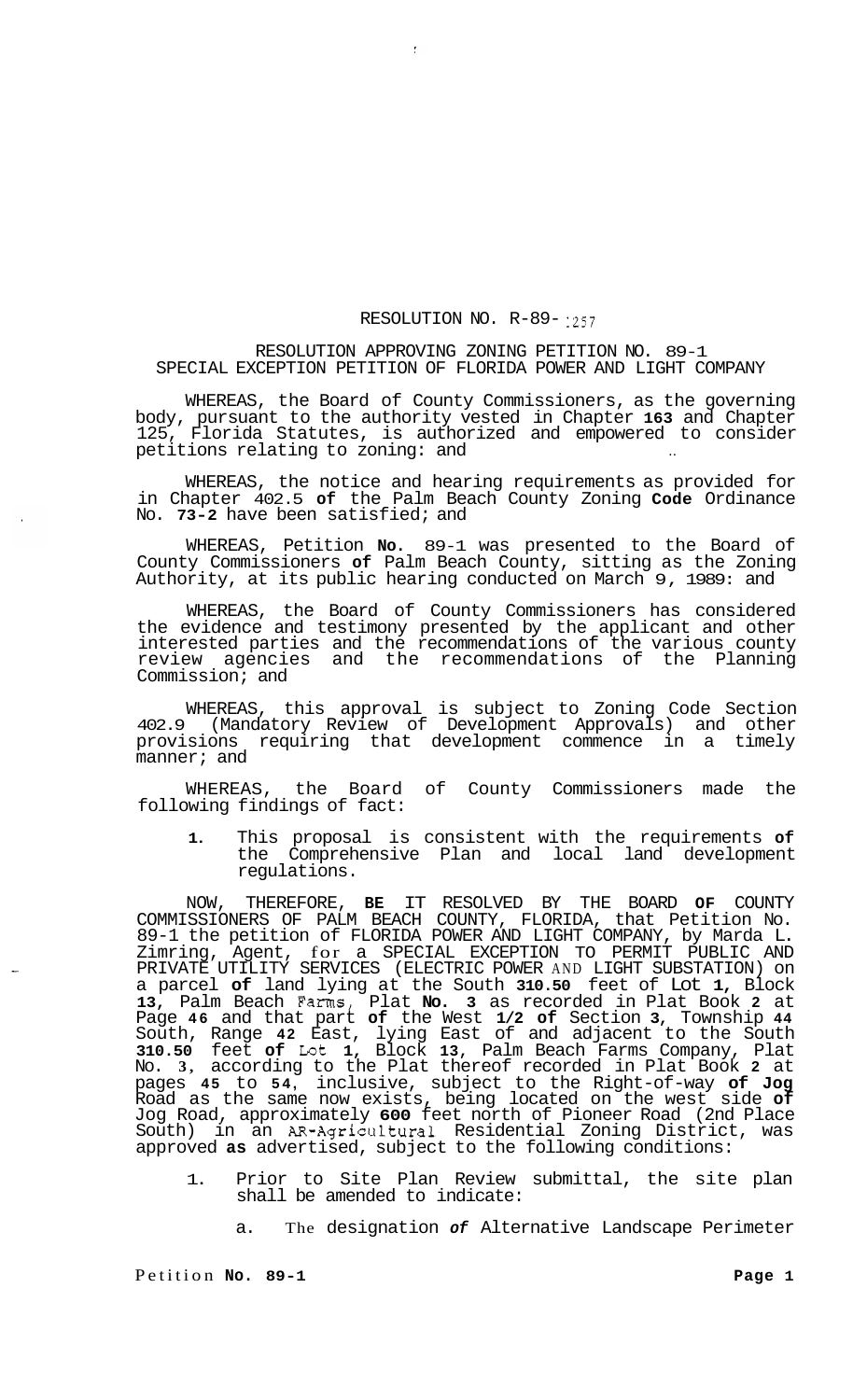Buffer **No. 3** along the north, south, west and east property lines;

b. The tabular data indicating a breakdown of all building square footages; and

..

 $\frac{1}{2} \sum_{i=1}^{n} \frac{1}{2} \sum_{j=1}^{n} \frac{1}{2} \sum_{j=1}^{n} \frac{1}{2} \sum_{j=1}^{n} \frac{1}{2} \sum_{j=1}^{n} \frac{1}{2} \sum_{j=1}^{n} \frac{1}{2} \sum_{j=1}^{n} \frac{1}{2} \sum_{j=1}^{n} \frac{1}{2} \sum_{j=1}^{n} \frac{1}{2} \sum_{j=1}^{n} \frac{1}{2} \sum_{j=1}^{n} \frac{1}{2} \sum_{j=1}^{n} \frac{1}{2} \sum_{j=1}^{n$ 

- c. Areas of vegetation to be preserved. These areas shall be labeled as preservation.
- **2.**  The application and engineering plans, calculations, etc. to construct well and/or septic tank must be submitted to the Health Department prior to site plan approval (or prior to issuance of Building Permit **for**  straight rezoning).
- **3.**  Water service is available to the property. Therefore, no well shall be permitted on the site to provide potable water.
- **4.**  The Developer shall provide discharge control and treatment for the stormwater runoff in accordance with all applicable agency requirements in effect at the time **of** the permit application. However, at a minimum, this development shall retain onsite the stormwater runoff generated by a three **(3)** year-one **(1)** hour storm with a total rainfall of **3** inches as required by the Permit Section, Land Development Division. In the event that the subject site abuts a Department of Transportation maintained roadway, concurrent approval from the Florida Department **of** Transportation will also be required. The drainage system shall be maintained in an acceptable condition as approved by the County Engineer. In the event that the drainage system **is** not adequately maintained as determined by the County Engineer, this matter will be referred to the Code Enforcement Board for enforcement.
- **5.**  Within **90** days **of** approval of this project, the property owner shall convey to Palm Beach County by road right-of-way warranty deed for Jog Road along Florida Power and Light *s,* entire frontage **80** feet from centerline, plus right-of-way for an expanded intersection, all free **of** all encumbrances and encroachments. Property owner shall provide Palm Beach County with sufficient documentation acceptable to the Right **of** Way Acquisition Section to ensure that the property **is** free of all encumbrances and encroachments. Right-of-way conveyances shall also include "Safe Sight<br>Corners" where appropriate at intersections as  $Corners''$  where appropriate at determined by the County Engineer.
- *6.*  Florida Power and Light shall, at its expense, assume the costs associated with the relocation of Florida Power and Light's facilities as required by the County Engineer from the L-5 Canal to the north property line of Florida Power and Lights's property. This relocation shall be accomplished concurrent with the widening **of Jog** Road during fiscal year **1989-1990.**